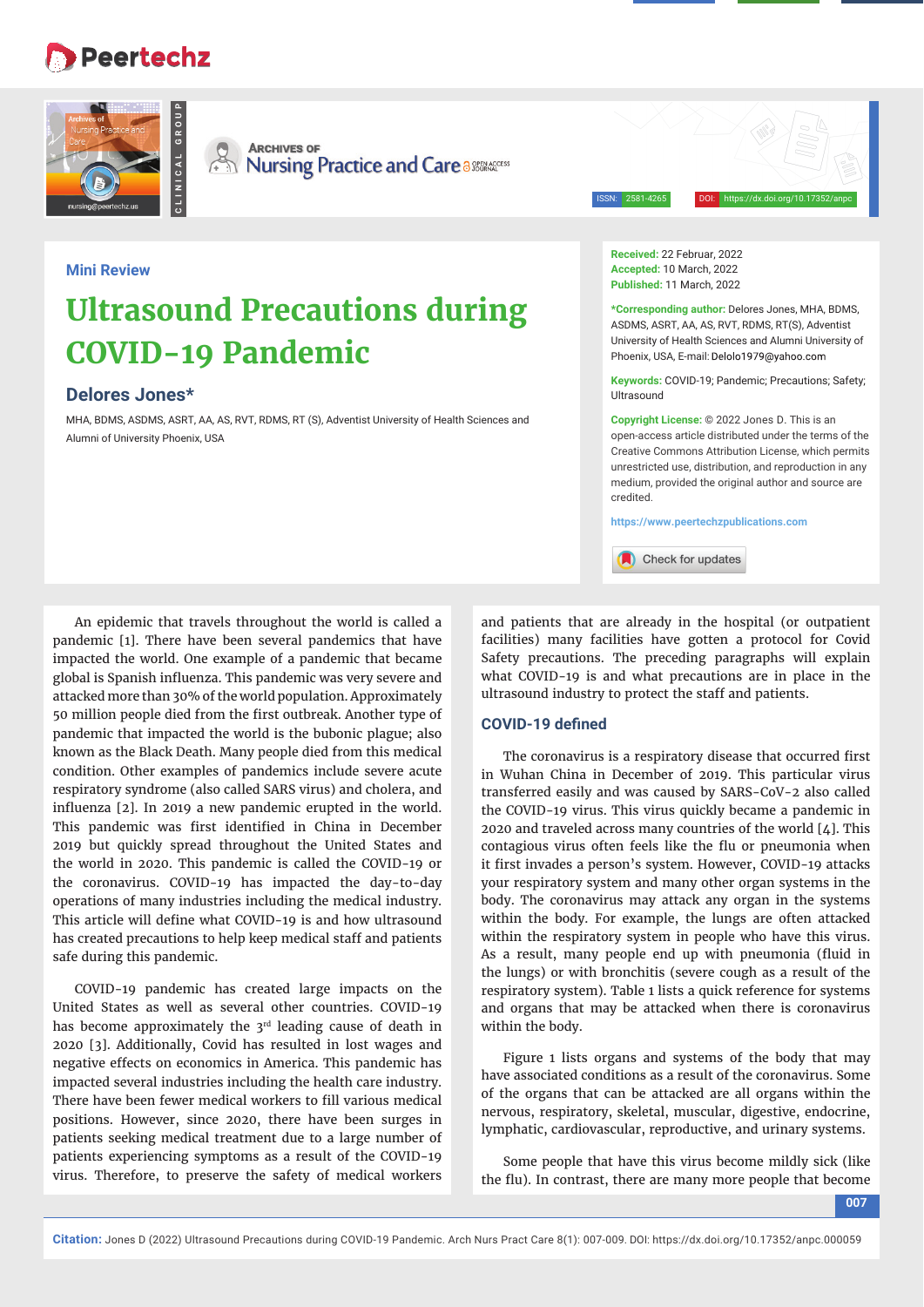| Table 1: Systems & Organs that may be Affected by COVID-19 Virus. |                                                   |                                                       |
|-------------------------------------------------------------------|---------------------------------------------------|-------------------------------------------------------|
| Respiratory system:<br>lungs                                      | Urinary system: kidneys, bladder                  | Nervous system:<br>brain, nerves                      |
| Endocrine system:<br>thyroid, ovaries,<br>testicles, pancreas     | Lymphatic system: lymph nodes,<br>spleen, tonsils | Reproductive<br>system: ovaries,<br>testicles, vagina |
| Digestive system:                                                 | Muscular & Skeletal system: bones,                | Cardiovascular                                        |
| mouth, stomach, liver,                                            | ligaments, tendons, skeletal muscles,             | system: heart, blood                                  |
| pancreas, gallbladder                                             | muscles throughout the body                       | vessels                                               |



severely ill as a result of COVID-19. The worst outcome for some people that obtain COVID-19 is death from complications  $[4]$ . There are a variety of symptoms that people with this virus present with. Even after the COVID-19 virus has passed through a person (and they no longer have the virus), they may still experience symptoms from lingering effects of this medical condition. Symptoms that people may present during or after having COVID-19 are difficulty breathing or shortness of breath, coughing, tiredness, difficulty focusing, and brain fog. Additionally, pain can occur throughout the body. Whether it is the pins and needle feeling, pain from rapid heartbeats, or joint and muscle pain. There can also be diarrhea, inability to sleep, fever, dizziness, rash, and changes in menstrual periods. Some people that have COVID also experience impacts on their taste buds, smells, and mood swings [4].

Please note that some of these symptoms may occur still with post-COVID-19. The symptoms of pain or discomfort may occur in any of the organs or parts of the body. Needle pain or rapid heartbeat may also occur. Additionally sleep, mood or menstrual changes may occur.

#### **COVID-19 precautions in ultrasound**

As a result of the pandemic, there have been rules and protocols that have been placed to ensure a safe environment for medical professionals as well as patients [5]. Ultrasound

has implemented several precautions and protocols to ensure safety and help eliminate the spread of the COVID-19 virus. In the proceeding paragraphs, four precautions within the ultrasound department or facility will be discussed in detail below.

#### **Social distance**

One of the methods that the CDC recommends for maintaining safety during the pandemic, is social distancing. This recommendation is very important for health care facilities to implement for the safety of staff and patients. A minimum of 6 feet is recommended. In any radiologic facility, proper distancing is a priority. The ultrasound department helps maintain distance in the waiting area by spreading patient seating. Having space in between furniture and chairs helps with maintaining distance between patients. Additionally, most ultrasound facilities only allow one guest with each patient to eliminate overcrowding in waiting areas. Another method that helps with social distancing is the scheduling of patients. Patients are no longer overbooked. Patients are spread out so that there are fewer opportunities to overcrowd the facility. Lastly, digital check-ins are often utilized to prevent unnecessary patient contact ( [6].

#### **Personal protective equipment**

Personal protective equipment (also called PPE) is utilized by all ultrasound staff. Personal protective equipment helps to minimize the risk of performing ultrasounds on patients that may have the COVID-19 virus. Figure 2 lists some of the personal protective equipment that is utilized in the ultrasound department. The items listed within the figure are gloves, uniforms, gloves, and masks. Clean uniforms daily must be worn to work. If the uniform becomes soiled there should be extra uniforms at work for ultrasound staff to change in. N95 masks are usually the mask of choice for medical professionals. However, some staff may decide to wear washable or disposable masks to work. Hand washing and gloves are of top importance and essential for all ultrasound staff. Before and after contact with each patient, hands should be washed and new gloves should be applied whenever new exams are performed [7].